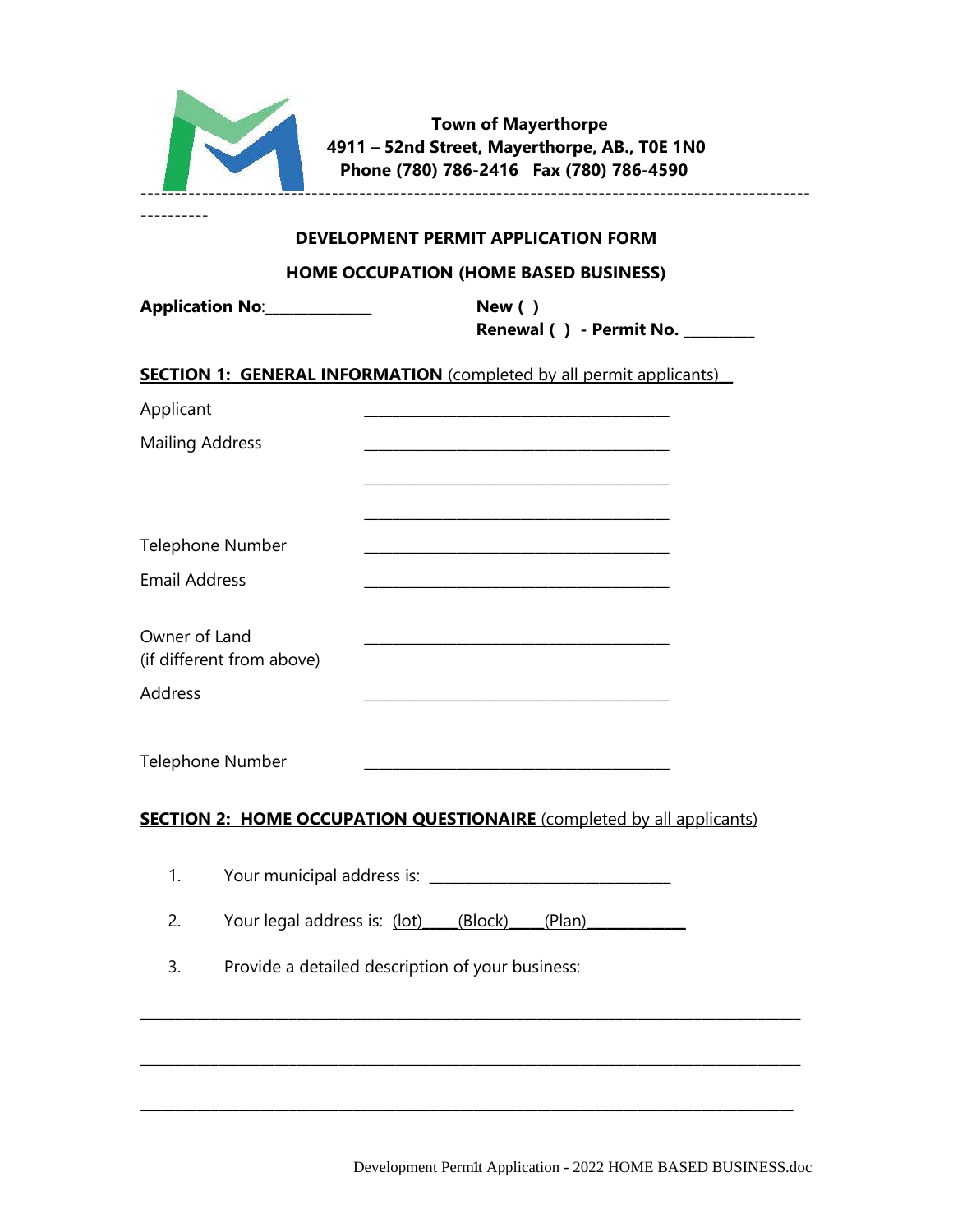| 4. | Are room alterations involved: Yes ______ No _____ If yes, explain:                                                              |
|----|----------------------------------------------------------------------------------------------------------------------------------|
|    |                                                                                                                                  |
| 5. | Provide a detailed description of the materials, equipment and / or vehicles<br>that will be used and where they will be stored: |
|    |                                                                                                                                  |
| 6. | The number of resident employees (employees that reside in the home): ____                                                       |
| 7. | The number of non resident employees (not residing in the home): __                                                              |
| 8. | The number of business visits per day to the property: _____                                                                     |
| 9. | The number of parking spaces on the property: _______                                                                            |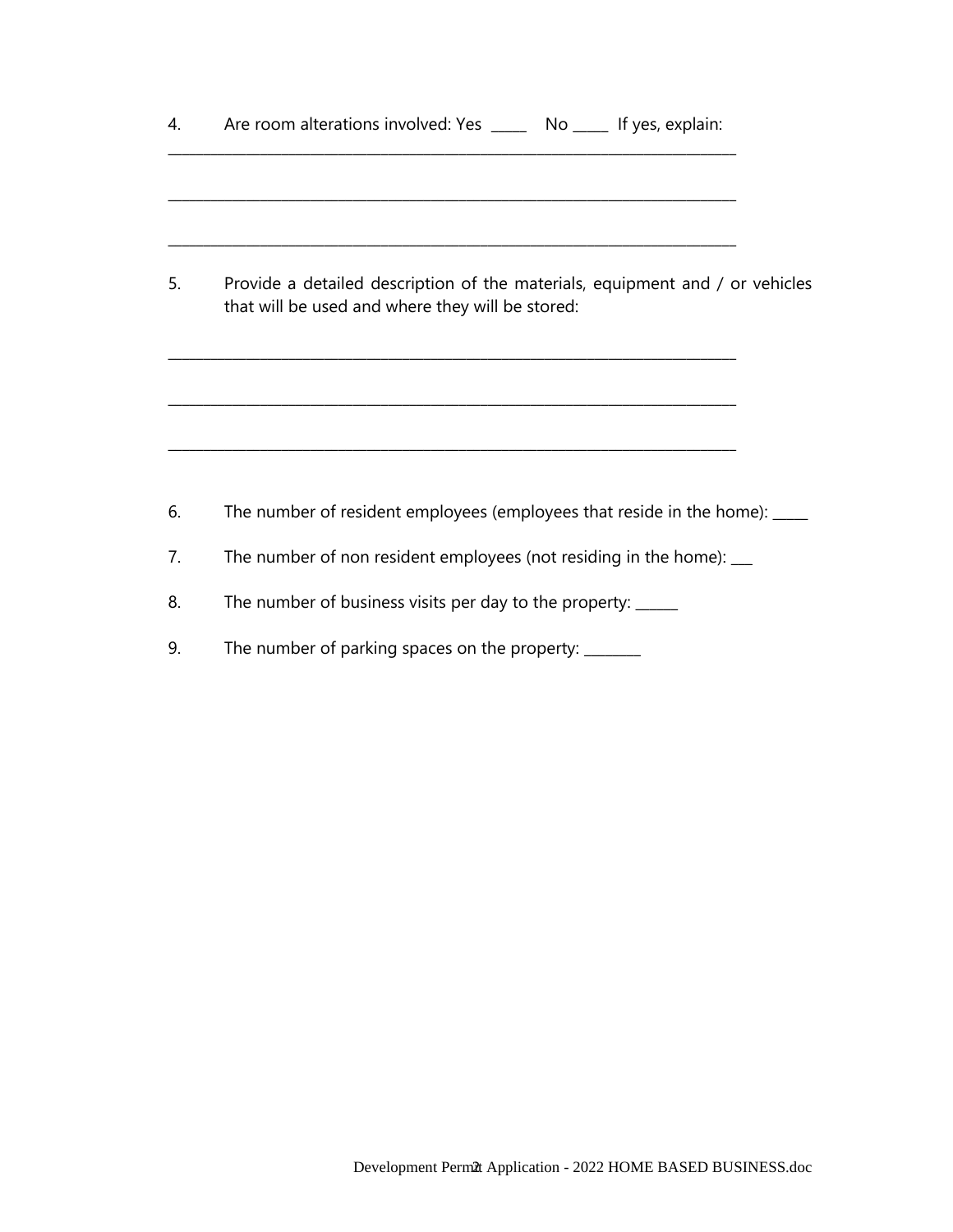# **SECTION 3: PROCESSING TIME LIMITS**

# DATE OF ACCEPTANCE OF DEVELOPMENT/SIGN PERMIT APPLICATION FORM

*(to be completed by the development officer)*

Where a decision on this application is not made within forty (40) days if the date of acceptance specified above, you may:

- (a) consider this development application to be REFUSED by the Development Officer and appeal this decision to the Development Appeal Board within fourteen (14) days of the date of this refusal; or
- (b) obtain and complete an extension agreement available from the Development Officer to extend the fourty (40) day decision period specified to allow the Development Office additional time to reach a decision.

## IMPORTANT NOTES

- 1. In addition to completing this application in its entirety, an application for a development permit shall be accompanied by the following information, where relevant:
	- (a) a lot plan at scale to the satisfaction of the Development Officer showing the size and shape of the lot, the front, rear and side yards, any provisions for off-street loading and vehicle parking, access to the site, and the location of public utility lines, waterbodies and treed areas;
	- (b) a scaled floor plan and elevations where construction is proposed;
	- (c) at the discretion of the Development Officer, a Real Property Report as proof of location of existing development and a copy of the Duplicate Certificate of Title indicating ownership and encumbrances.
	- (d) if the applicant is not the registered owner, a written statement, signed by the registered owner consenting to the application and approving the applicant as the agent for the registered owner.
- 2. A non-returnable processing fee of an amount determined by Council shall accompany every application for a development permit.
- 3. Failure to complete the application form fully and supply the required information, plans and fee may cause delays in processing the application.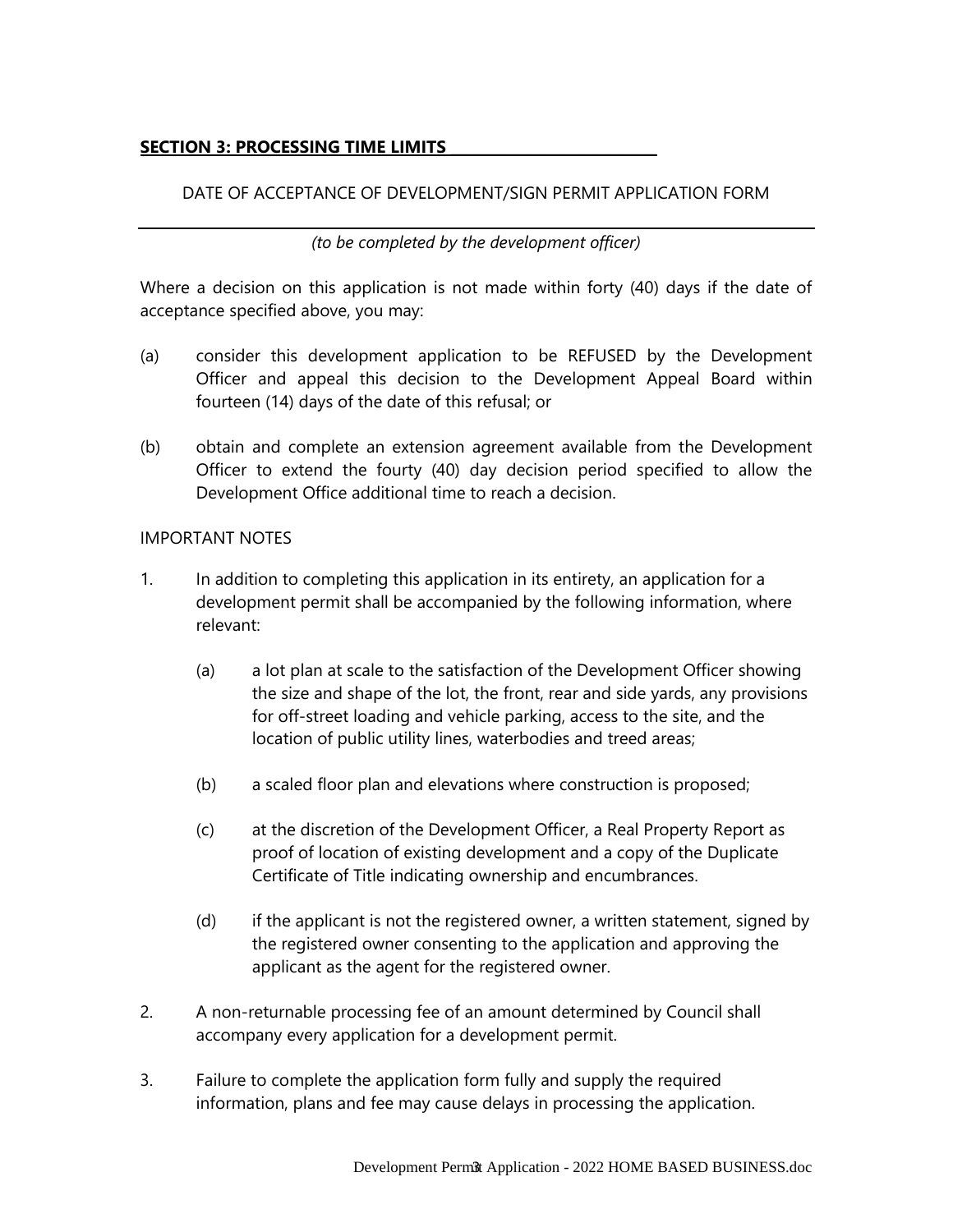4. THE DEVELOPMENT OFFICER MAY REFUSE TO ACCEPT AN APPLICATION FOR A DEVELOPMENT PERMIT WHERE THE INFORMATION REQUIRED HAS NOT BEEN SUPPLIED OR WHERE THE QUALITY OF SUCH INFORMATION IS INADEQUATE TO PROPERLY EVALUATE THE APPLICATION.

## *FREEDOM OF INFORMATION AND PROTECTION OF PRIVACY ACT NOTICE*

Please be advised that the information contained in your application for development permit approval is being collected for the purpose of decision making by the Development Authority and the Subdivision Approving Authority. For this purpose, your application may be forwarded to the following people/organizations,

- Adjacent landowners
- Utility Companies
- Adjacent Municipality Municipal Offices
- Government Departments
- Statistics Canada
- Other organizations as determined by the Development Authority
- Local newspaper for public advertisement

Under the authority of Sections 606, 640(1), 653(4) of the Municipal Government Act, Revised Statutes of Alberta, Chapter M-26, as amended.

|     | have no objections to the above stated procedures                    |
|-----|----------------------------------------------------------------------|
|     | being used in the review and decision making process for application |
| no. |                                                                      |

Signature:\_\_\_\_\_\_\_\_\_\_\_\_\_\_\_\_\_\_\_\_\_\_\_\_\_\_\_\_\_\_\_\_\_\_\_\_\_\_

Date:\_\_\_\_\_\_\_\_\_\_\_\_\_\_\_\_\_\_\_\_\_\_\_\_\_\_\_\_\_

For more information contact:

Town of Mayerthorpe Freedom of Information and Protection of Privacy Coordinator Box 420 Mayerthorpe, Alberta T0E 1N0 (780) 786-2416